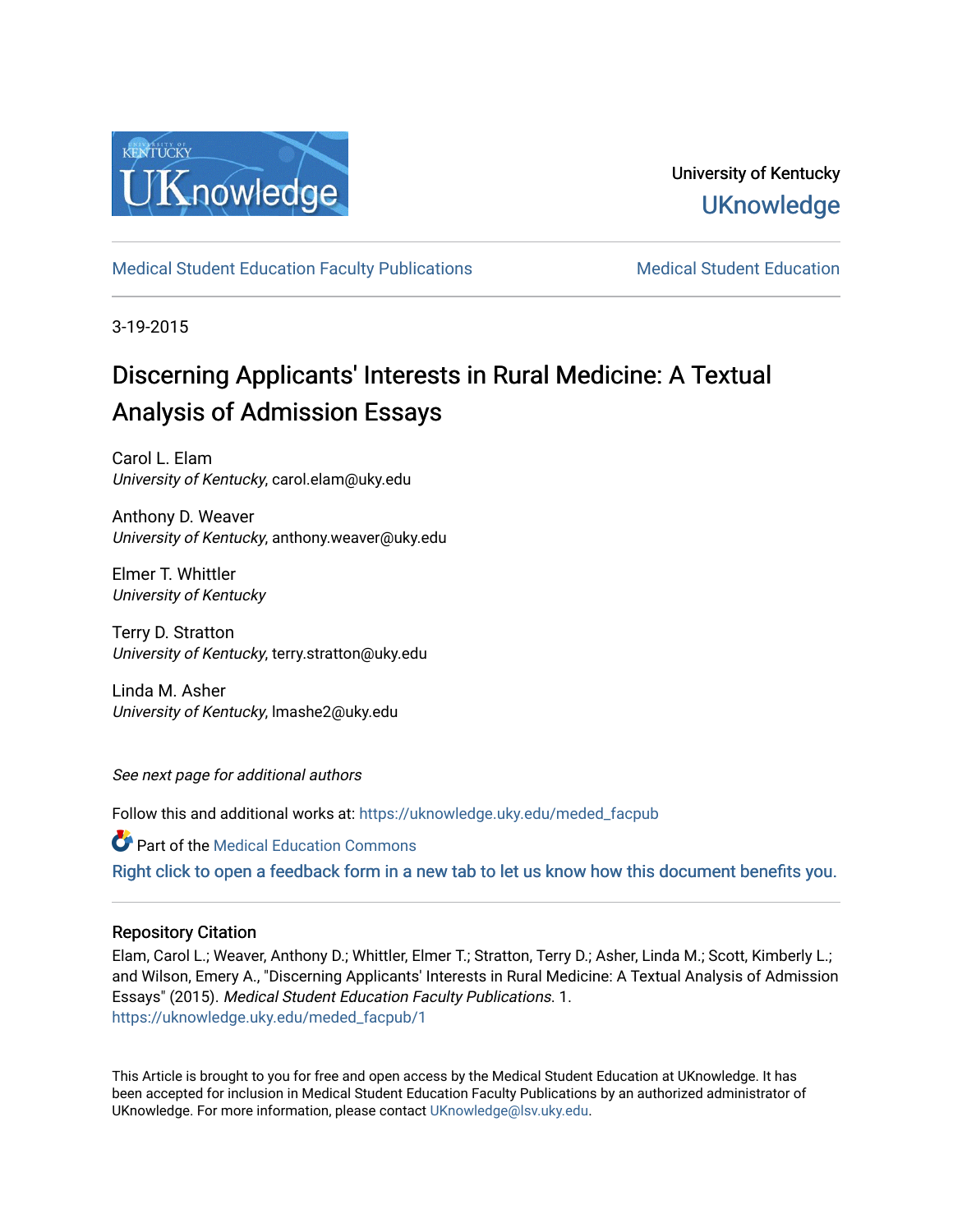# Discerning Applicants' Interests in Rural Medicine: A Textual Analysis of Admission Essays

Digital Object Identifier (DOI) http://dx.doi.org/10.3402/meo.v20.27081

## Notes/Citation Information

Published in Medical Education Online, v. 20, article 27081, p. 1-4.

© 2015 Carol L. Elam et al. This is an Open Access article distributed under the terms of the [Creative](http://creativecommons.org/licenses/by/4.0/)  [Commons Attribution 4.0 International License](http://creativecommons.org/licenses/by/4.0/) (<http://creativecommons.org/licenses/by/4.0/>), allowing third parties to copy and redistribute the material in any medium or format and to remix, transform, and build upon the material for any purpose, even commercially, provided the original work is properly cited and states its license.

### Authors

Carol L. Elam, Anthony D. Weaver, Elmer T. Whittler, Terry D. Stratton, Linda M. Asher, Kimberly L. Scott, and Emery A. Wilson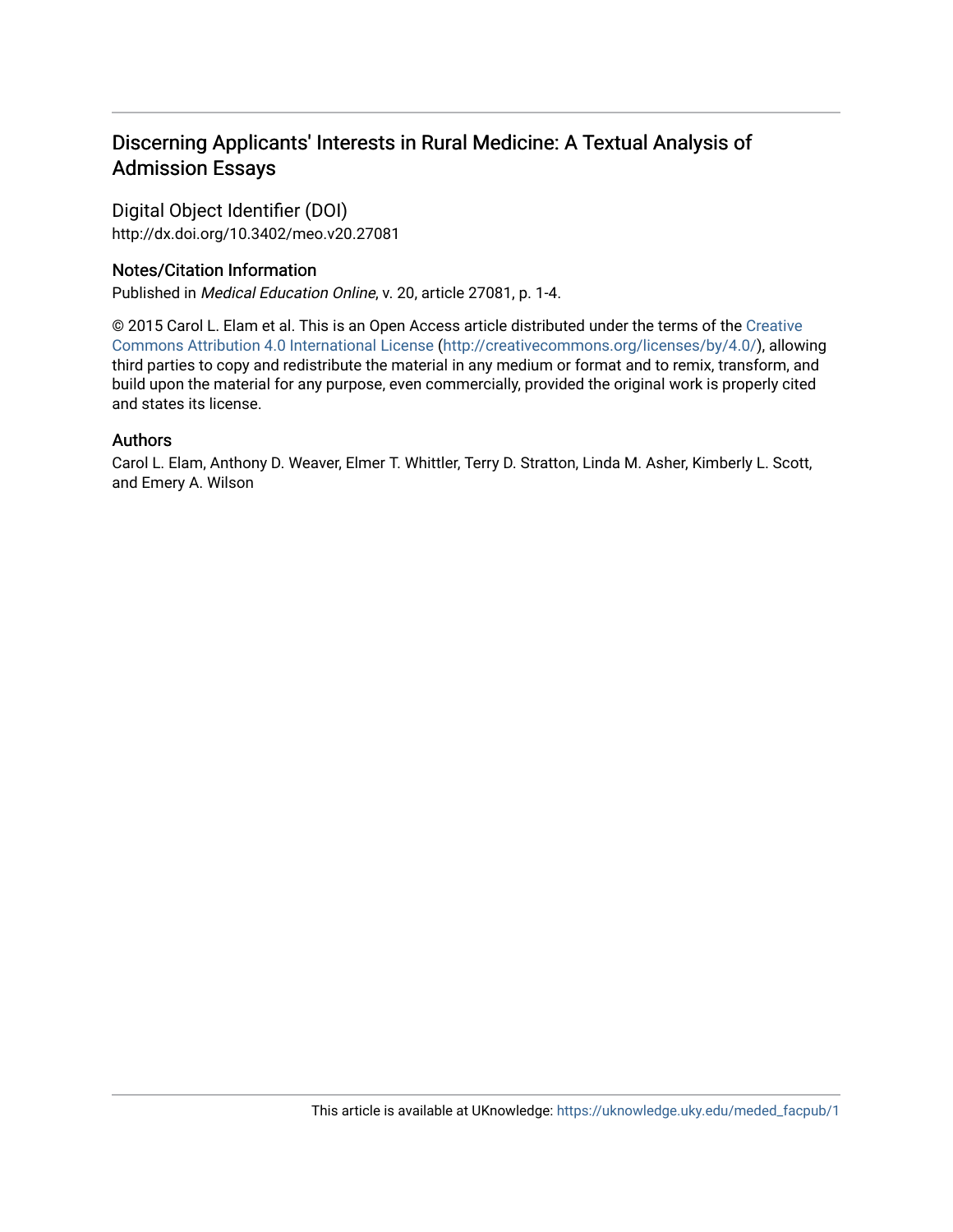



#### SHORT COMMUNICATION

# Discerning applicants' interests in rural medicine: a textual analysis of admission essays

# Carol L. Elam<sup>1</sup>\*, Anthony D. Weaver<sup>2</sup>, Elmer T. Whittler<sup>3,4</sup>, Terry D. Stratton<sup>1</sup>, Linda M. Asher<sup>5</sup>, Kimberly L. Scott<sup>1</sup> and Emery A. Wilson<sup>1</sup>

<sup>1</sup>Office of Medical Education, University of Kentucky College of Medicine, Lexington, KY, USA; <sup>2</sup>Department of Internal Medicine, University of Kentucky College of Medicine, Lexington, KY, USA; <sup>3</sup>Center of Excellence in Rural Health, Hazard, KY, USA; <sup>4</sup>University of Kentucky College of Medicine, Lexington, KY, USA; <sup>5</sup>Office of Rural and Community Health, University of Kentucky College of Medicine, Lexington, KY, USA

Background: Despite efforts to construct targeted medical school admission processes using applicant-level correlates of future practice location, accurately gauging applicants' interests in rural medicine remains an imperfect science. This study explores the usefulness of textual analysis to identify rural-oriented themes and values underlying applicants' open-ended responses to admission essays.

Methods: The study population consisted of 75 applicants to the Rural Physician Leadership Program (RPLP) at the University of Kentucky College of Medicine. Using WordStat, a proprietary text analysis program, applicants' American Medical College Application Service personal statement and an admission essay written at the time of interview were searched for predefined keywords and phrases reflecting rural medical values. From these text searches, derived scores were then examined relative to interviewers' subjective ratings of applicants' overall acceptability for admission to the RPLP program and likelihood of practicing in a rural area.

Results: The two interviewer-assigned ratings of likelihood of rural practice and overall acceptability were significantly related. A statistically significant relationship was also found between the rural medical values scores and estimated likelihood of rural practice. However, there was no association between rural medical values scores and subjective ratings of applicant acceptability.

Conclusions: That applicants' rural values in admission essays were not related to interviewers' overall acceptability ratings indicates that other factors played a role in the interviewers' assessments of applicants' acceptability for admission.

Keywords: admissions; medical student selection; rural medicine; application essays; rural medical programs

\*Correspondence to: Carol L. Elam, 138 Leader Avenue, Lexington, KY 40506, USA, Email: carol.elam@ uky.edu

Received: 24 December 2014; Accepted: 10 February 2015; Published: 19 March 2015

The maldistribution of physicians away from rural,<br>often underserved areas represents a persistent and<br>longstanding public health concern. Rural areas often underserved areas represents a persistent and longstanding public health concern. Rural areas average only 5.3 primary care physicians (PCPs) and 5.4 specialists per 10,000 population, compared with 7.8 PCPs and 13.4 specialists per 10,000 population in urban areas (1). Furthermore, although roughly 20% of the US population lives in rural communities, only 11% of physicians graduating from medical school between 1988 and 1997 chose to practice in such locations (2). Problems of limited access to basic medical services in rural communities are further compounded by lagging economic and educational opportunities, high rates of chronic illness, and higher levels of uninsured and underinsured health coverage (3).

Numerous studies have shown that certain demographic characteristics, such as coming from a rural background and having specialty plans for family medicine, are among the two most powerful predictors of practicing in a rural area (4). Older students, those who have volunteered in a developing country, and those who do not have universityeducated parents are also influential factors (5). Finally, research suggests that pursuing a medical education at a regional campus (6) and completing medical training in rural communities (7, 8) increase the likelihood of rural practice.

In the state of Kentucky, 79 of 120 counties, nearly all of them rural, are officially designated as primary care health professional shortage areas (HPSAs) by the Health Resources and Services Administration (HRSA) (9). To maintain current rates of utilization, Kentucky will need an additional 624 PCPs by 2030, a 24% increase compared to the state's 2010 PCP workforce (10). Clearly, Kentucky's medical schools must become adept at identifying students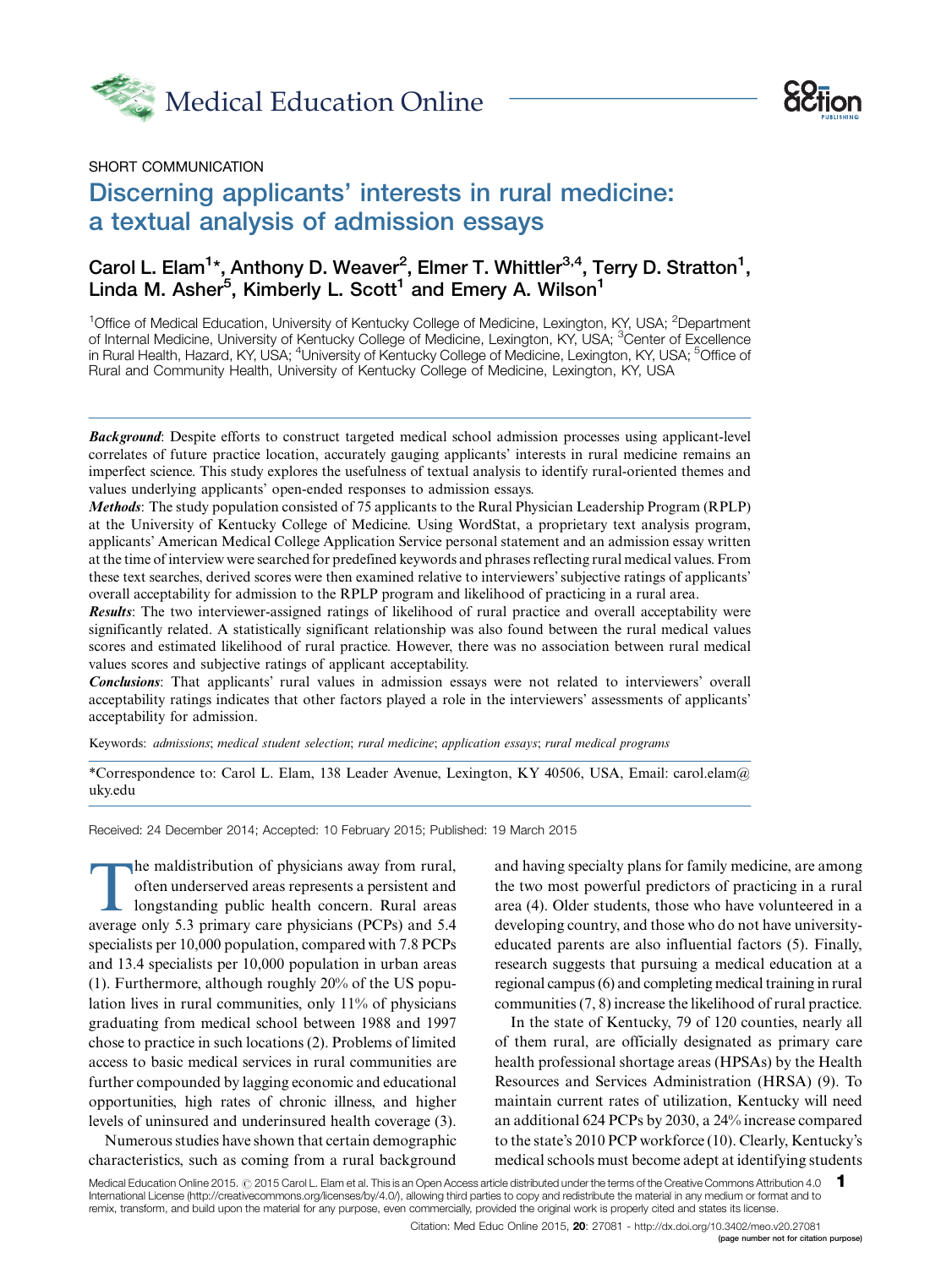likely to practice in rural areas. Thus, to complement research on student characteristics at matriculation, as well as educational strategies to improve the rural physician workforce, this study examines student essays to identify potential 'markers' of rural medical interests that may exist at the admission stage.

#### Rural Physician Leadership Program

In response, the University of Kentucky College of Medicine (UKCOM) established the Rural Physician Leadership Program (RPLP) in 2008 to attract applicants interested in practicing medicine in rural Kentucky. Up to 10 students admitted annually complete their preclinical (M1-M2) coursework at the University of Kentucky campus (Lexington) and their clinical (M3-M4) training at St. Claire Regional Medical Center in rural, central Appalachia (Morehead, KY).

To complement the established admission process at UKCOM (11), a separate but integrated admission protocol was developed for RPLP applicants based on input from Morehead's rural, community-based faculty. Using a nominal group process technique, faculty members were asked to list background characteristics and personal qualities that they deemed to be important for rural physicians to possess, and personal attitudes or skills that were critical to the success of RPLP students. Their responses were used to design the Morehead component of the RPLP selection process that includes an essay, rating scales, and a rural-oriented admission interview.

After a review of admission credentials, including the American Medical College Application Service (AM-CAS) personal statement, selected applicants are invited to Morehead for an initial interview. There, applicants are given 20 min to write an essay in response to the prompt: How does a physician in rural practice differ from a physician in urban practice? Applicants are then interviewed by two rural health care providers to gauge their understanding of rural cultures and peoples, as well as their perceptions of rural physician-patient relationships. All interviews are open-file and include access to all student application materials.

The interviewers complete two rating forms. The first form summarizes applicants' responses to the core topics explored during the interview, along with an overall 'acceptability' rating based on a seven-point Likert-type scale (ranging from 'Unacceptable' to 'Outstanding, clearly superior applicant'); the second form asks interviewers to rate the consistency of applicants' interests with those of rural practitioners. On this latter form, interviewers respond to the following prompts: 'On a scale of 1-100 with 1 indicating no chance and 100 indicating absolute certainty, what is the likelihood that this applicant will establish practice in a rural Kentucky county?'; and 'On a scale of 1-100, with 1 being not at all confident and 100 being completely confident, how confident are you in the

accuracy of the above rating?' These averaged ratings represent the 'rural practice likelihood' (RPL) score.

In launching this rural training track, we sought to explore rural medical values espoused by applicants in their AMCAS personal statements and rural essays. Because the AMCAS personal statement is written at the time of application and may be included in multiple applications sent to different medical schools, whereas the rural essay is program-specific and written at the time of interview, we wondered about the similarities and consistencies of rural medical values expressed in both narratives. We also wondered whether interviewers' RPL scores or 'acceptability' ratings were associated with these expressed values. The purpose of this study, then, was to determine whether applicants' expressed rural medical values, as assessed by predetermined words and phrases noted in their AMCAS and rural essays, were positively associated with perceived 'likelihood' of practicing in a rural community or 'acceptability' ratings.

#### **Methods**

The study population was comprised of RPLP applicants who, over a 3-year period, were interviewed at the regional Morehead site ( $n=75$ ). The following materials were examined for each applicant: 1) AMCAS personal statement; 2) rural essay; 3) overall interview rating for acceptability; and 4) RPL score. For each applicant, two rural-based interviewers independently assigned acceptability for admission to the program and RPL ratings. The two interviewer scores were combined for each scale, and a mean rating was calculated for each applicant.

WordStat and SimStat (12) were used to analyze narrative content and quantitative data, respectively. Referencing information collected in the earlier nominal group process exercise with Morehead clinical faculty, an initial lexicon of statements reflecting rural medical values was devised. Then the data dictionary of words connoting rural values was expanded using WordNet (13, 14), a large lexical dictionary of nouns, verbs, adjectives, and adverbs. Associated terms were grouped into sets of synonyms expressing a distinct concept (e.g., rural or rurality). By extending concepts such as distance, population density, amenities, and medical practice, the dictionary enabled the searching of phrases such asrural physician, rural medicine, rural clinic, rural poverty and disparities. Scores from 0 to 20 reflected the strength of rural medical values expressed in each essay.

After a Shapiro-Wilkes test indicated the data were not derived from a normal population, the nonparametric Kendall's tau b was selected to examine bivariate associations. The critical p value was specified  $\omega \leq 0.05$ , and all tests were one-tailed unless otherwise specified.

#### **Results**

Not surprisingly, all 75 RPLP applicants expressed some rural medical values in their rural essays; however, nearly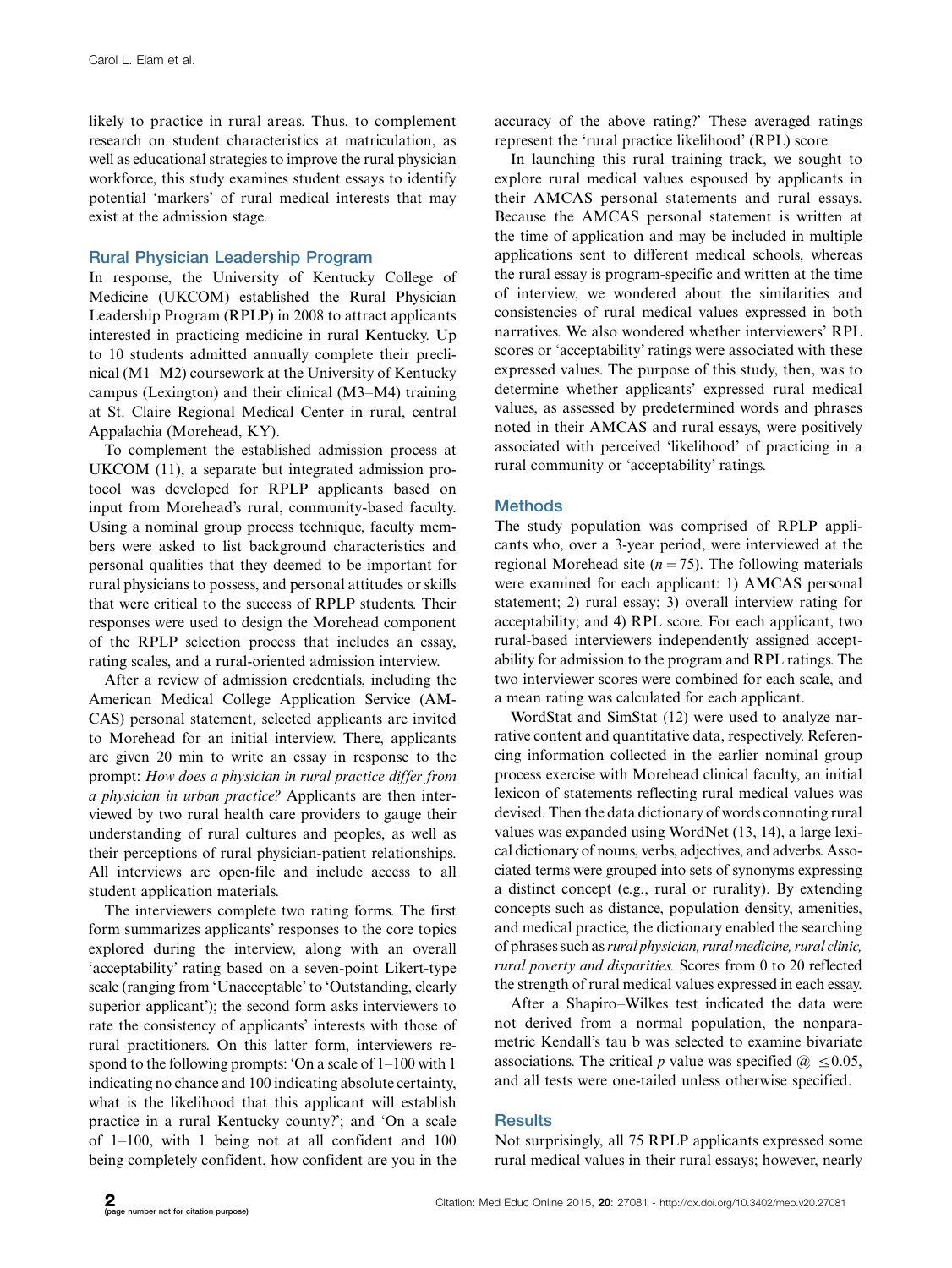half  $(n=37)$  failed to do so in their AMCAS personal statement.

The mean number of statements reflecting rural medical values in the AMCAS personal statements and rural essays was 5.32 and 12.04, respectively. Examples of keywords and phrases from applicants' essays that were indicative of rural medical values included desire to: 'have a closer personal relationship with patients, become a community leader, return home to serve, treat the poor and those without insurance, and be personally recognized by patients and their family members'.

Interviewers' average ratings of applicant acceptability ranged from 2.5 to 7.0 (SD = 0.90), and did not differ significantly by site. Within respective pairs of interviewers, approximately three-quarters (74.1%) of acceptability ratings were perfectly concordant or within one rating point - which was identical by site. Interviewers' average RPL scores ranged from 16 to  $100\%$  (SD = 19.4%). However, rural interviewers' RPL scores tended to be closer in agreement than their main-campus counterparts, and they tended to estimate applicants' likelihood of rural practice slightly higher.

The rural medical values scores obtained from the AMCAS personal statement and rural essay were modestly but significantly related ( $\tau_b$  = 0.25, p = 0.007) indicating that RPLP applicants expressing rural medical practice values in their AMCAS personal statements expressed similar values in their rural essays. In turn, these rural medical values scores derived from the AMCAS ( $t<sub>b</sub> = 0.26$ ,  $p=0.005$ ) and RPLP essays ( $\tau_b=0.23$ ,  $p=0.004$ ) were each similarly related to students' assigned RPL scores. Finally, although interviewers' 'acceptability' ratings were positively associated with RPL scores ( $\tau_b$  = 0.26, p = 0.002), they were not significantly related to applicants' expressed rural medical values in either essay.

#### **Discussion**

Despite being motivated to reduce health personnel shortages, the task of making admission decisions based on future predictions of specialty choice or practice location is both daunting and imperfect. Indeed, research has demonstrated the influence of many factors in trainees' decisions about medical specialty and location of practice, including student characteristics, curricula, family relationships, the availability of jobs in various specialties, and accrued debt (15, 16). Given the complexity of this endeavor, admission committees often fail to recognize or appropriately weigh information used to make these important predictions (17).

As little has been written about the rationale, utility, or effectiveness of essay questions as a selection tool in general, and more specifically, how applicants approach essay questions (18), this study sought to explore whether applicants to our rural training track provided any textual 'hints' reflecting their interests or intentions. To that end,

we used software to analyze AMCAS personal statements and rural essays for statements reflecting rural medical values - emphasizing their possible relationship to subjective ratings of acceptability for admission and likelihood to practice medicine in a rural setting.

Although all RPLP applicants made statements reflecting some rural medical values in their rural, programspecific essays, only about half did so in their AMCAS personal statements. As reported by White and colleagues, this discrepancy may arise from the tension between 'expected responses' of what applicants think will maximize their chances of acceptance and 'genuine responses' that allow applicants to 'show themselves' and 'tell their own story' (18, 19). In our case, the former may have dominated the rural essay, whereas the more general, less targeted AMCAS personal statement may have been more conducive to the latter. Although further qualitative analysis of the essays would be necessary to explore actual rural-related themes, the rural medical values score gleaned from both sources were significantly related to interviewers' perceived likelihood of rural practice.

In general, RPLP interviewers are chosen based on their experience in rural medicine. However, although they are oriented on the use of the various admission ratings, how ratings should be assigned is not formally addressed. Instead, interviewers are free to assess applicants' likelihood of rural practice vis-à-vis their own frameworks based on their professional judgment and impressions of the applicant. Thus, it remains unclear whether, in assigning a rating, a variable focus is made on oral or written comments, demographics, or other factors. These are important considerations in these and future results.

Several other limitations should also be noted. First, although our intent was to identify valid indicators of rural medical values, it is likely that our list was incomplete. Moreover, some references, such as 'caring for the underserved', may be equally applicable to urban, inner-city medical practice. Second, because of the relative newness of the program, we cannot yet report on students' eventual practice locales. Finally, our focus on a novel program within a single institution necessarily limits the generalizability of these findings.

#### Conclusions and implications

The RPLP is one school's attempt to address the persistent shortage of physicians in rural, often underserved communities. Subsequently, the goal is to select students with strong, 'associated' medical values in hopes of maximizing their chances of one day practicing in rural Kentucky. Textual analysis of admission essays appears to hold some promise as a means of exploring specific ideals, beliefs, or values of medical school applicants.

That the prevalence of rural medical values was unrelated to interviewers' overall acceptability ratings suggests the role of other factor(s). Whether these are